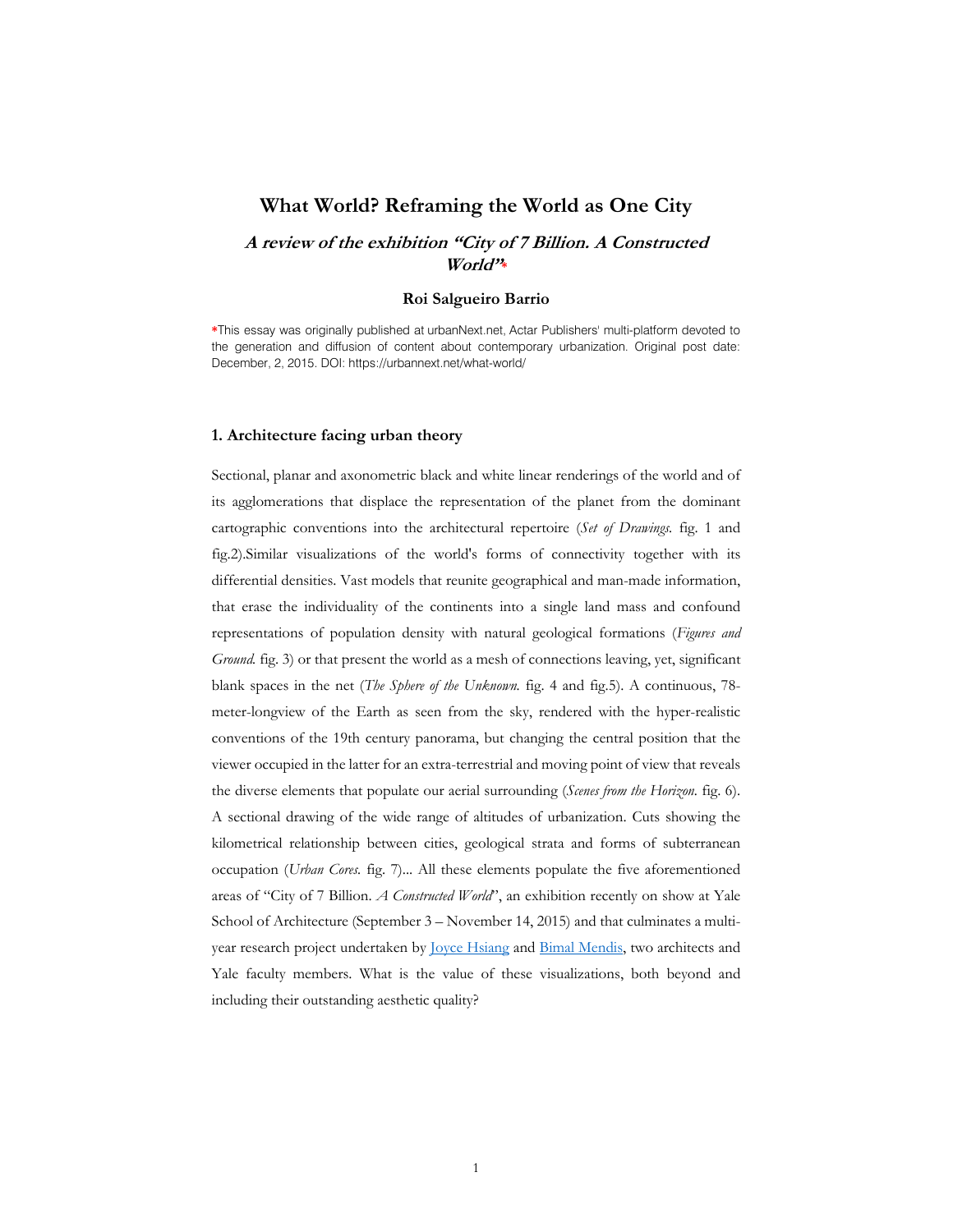**What World? Reframing the World as One City. A review of the exhibition "City of 7 Billion. A Constructed World"***.* Roi Salgueiro Barrio



Fig. 1 Civilian Axonometric. City of 7 Billion Exhibition. © Joyce Hsiang and Bimal Mendis



Fig. 2 Earth Crust Section. City of 7 Billion Exhibition. © Joyce Hsiang and Bimal Mendis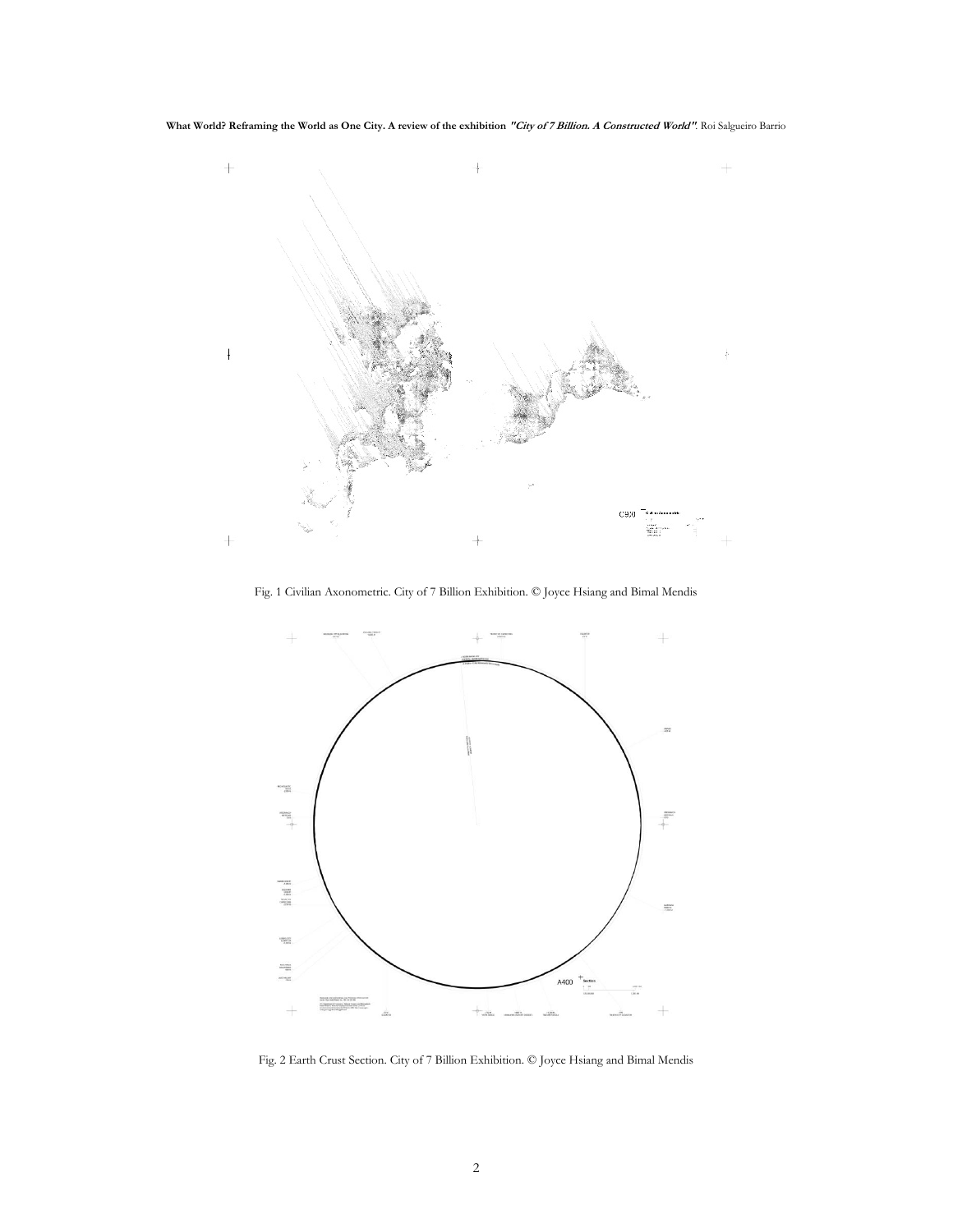**What World? Reframing the World as One City. A review of the exhibition "City of 7 Billion. A Constructed World"***.* Roi Salgueiro Barrio



Fig. 3. Figures and Ground model. City of 7 Billion Exhibition. © Joyce Hsiang and Bimal Mendis



Fig. 4. Sphere of the Unknown model. City of 7 Billion Exhibition. © Joyce Hsiang and Bimal Mendis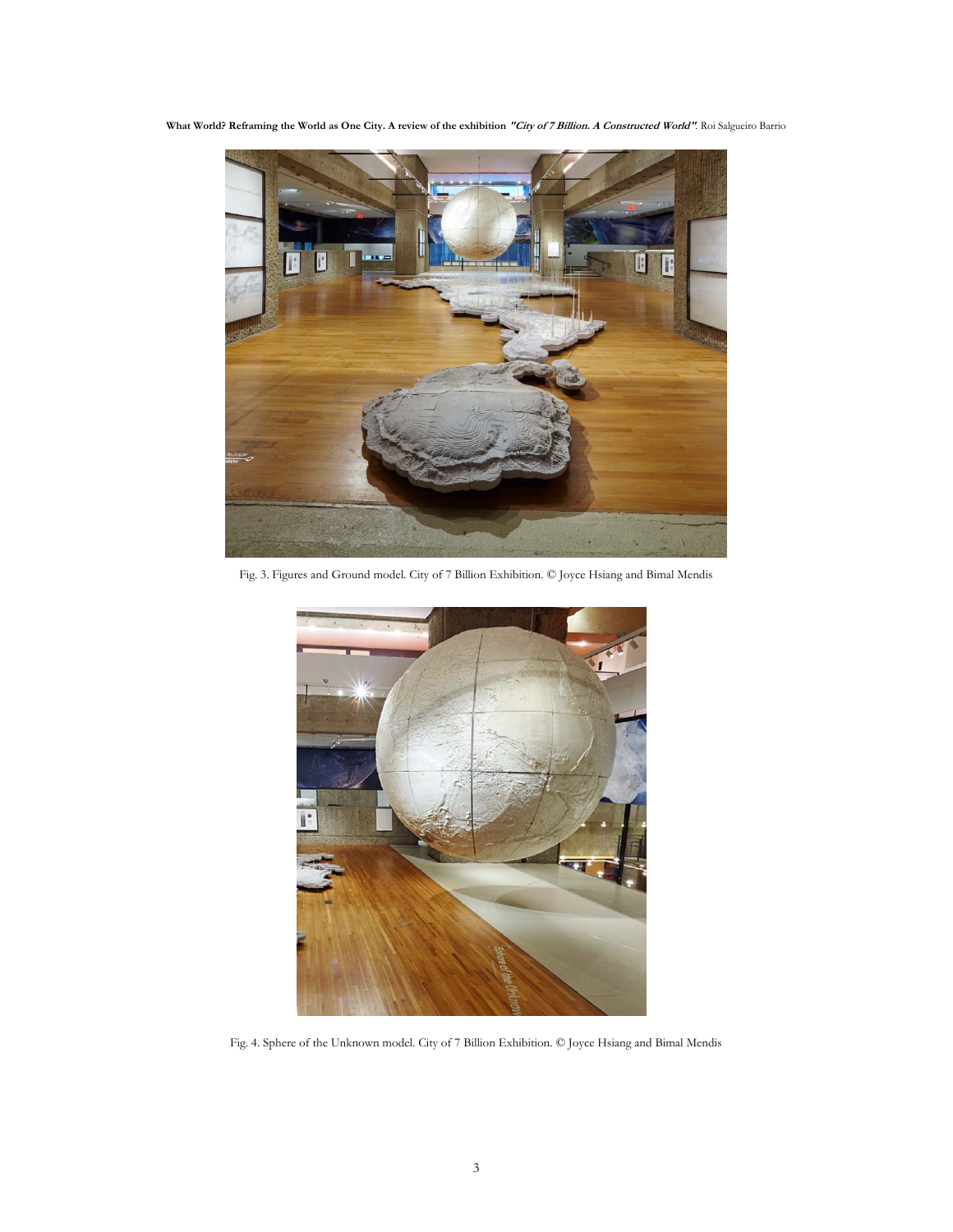

Fig. 5. Composed Enlarged Plan, Enlarged Section, Enlarged Ceiling Plan, and Enlarged Elevation. City of 7 Billion Exhibition. © Joyce Hsiang and Bimal Mendis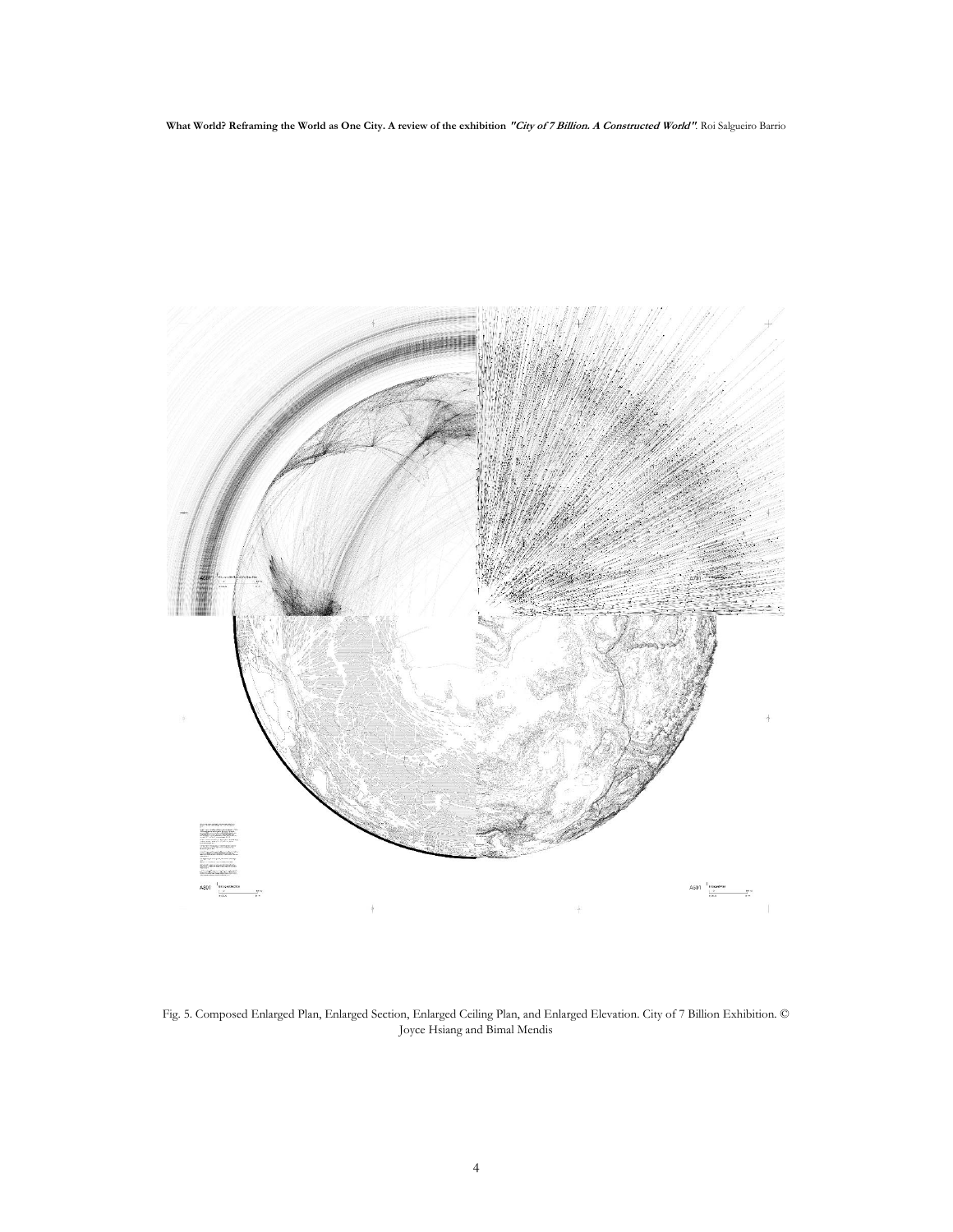**What World? Reframing the World as One City. A review of the exhibition "City of 7 Billion. A Constructed World"***.* Roi Salgueiro Barrio



Fig. 6. Scenes from the Horizon. City of 7 Billion Exhibition. © Joyce Hsiang and Bimal Mendis



Fig. 7. Urban Cores. Guatemala Sinkhole. City of 7 Billion Exhibition. © Joyce Hsiang and Bimal Mendis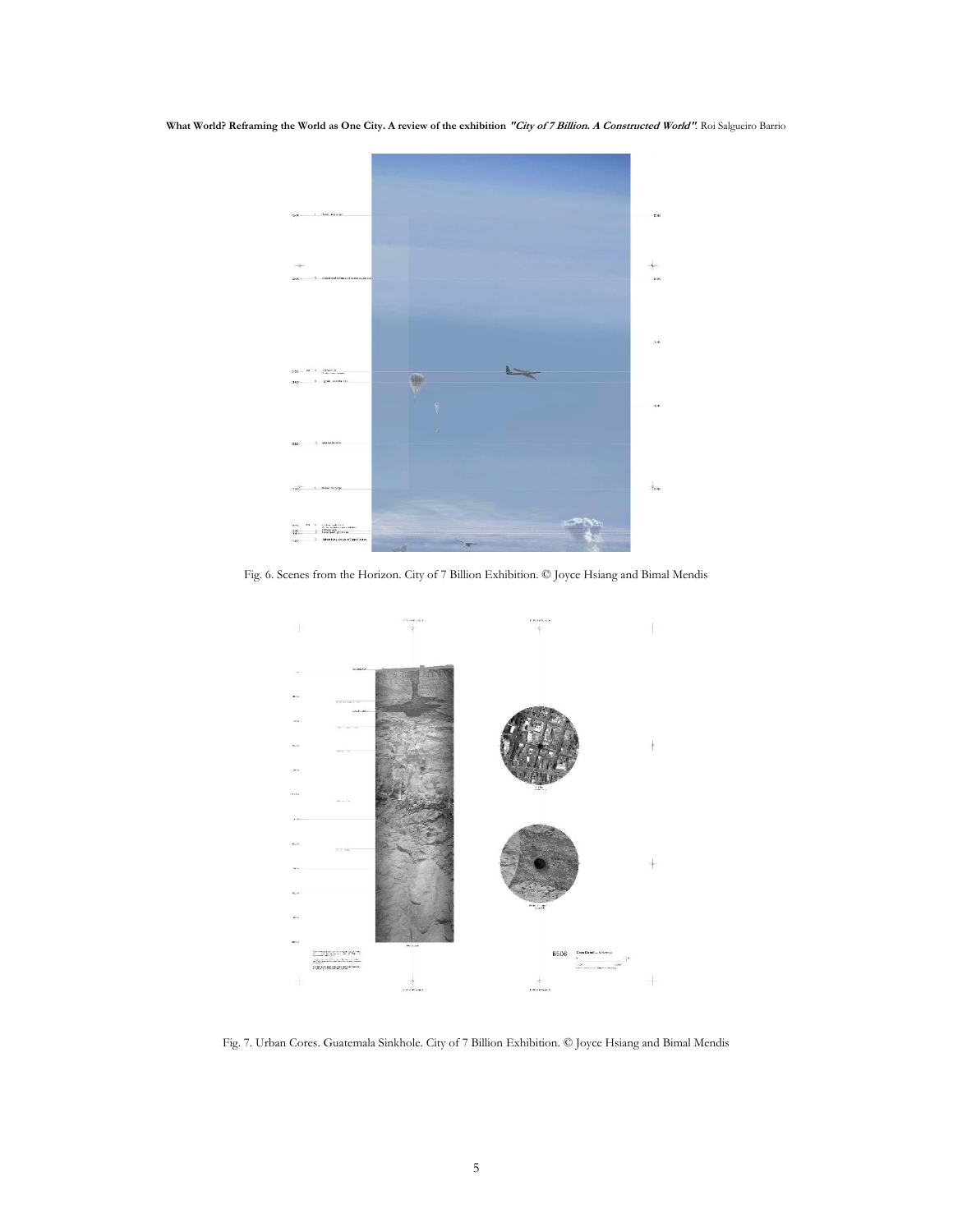Discourses on globalization are increasingly impregnated by debates about the urban. Reality and propaganda incessantly emphasize that the planet is increasingly dominated by cities. Yet, the forms in which this may be the case and the extents of this phenomenon are the object of ideological contestation, the origin of disputes that can propel different reorganizations of the spatial disciplines. From one extreme of this debate, it can be posited that the whole world can be conceptualized as a vast, single urban entity; a cityworld; encompassing both occupied and unoccupied areas. This is the thesis of "City of 7 Billion", whose visualizations aim to elucidate how the world can be considered through this unitary approach and what that implies for architectural and urban discourses and practices.

Focusing on the planetary scale, Hsiang and Mendis's research establishes a dialog with a set of prominent ongoing theories in the social and natural sciences – ranging from Crutzen's *Anthropocene* hypothesis to the diverse and conflicting conceptualizations of the so-called urban age, to philosophical, social and political analysis of globalization –which present the planet as completely affected by human action and, significantly, by urbanization. Hsiang and Mendis's research builds on some of these theoretical approaches, all of them consistently present in the symposium that the curators also organized at Yale, and intends to contribute to their development. Yet, what is important is that, as architects, their work takes a decidedly disciplinary stance to do so. Above all, the exhibition raises the questions of how the world scale can be situated, conceived and made operative *for* the architectural and urban spatial imagination. In doing so, Hsiang and Mendis's work joins and expands on a different tradition: that of such architects as, to name just a few, Buckminster Fuller, Saverio Muratori and, in their case especially, Constantinos Doxiadis, whose work focused on how to convert the world into an object of architectural and urban enquiry.

### **2. The image of the city: how to address the politics of the notion of "urban"**

In "City of 7 Billion" there is an interplay, then, between theoretical debate and architectural speculation. This interplay is elaborated through the sophisticated exercise of cartographic imagination that the five sections of the exhibition deploy. Any spatial proposition cannot exist without an initial conceptualization and visualization of its object of intervention, without an initial act of framing, which– because it inevitably establishes the confines and possibilities of the project – is, often inadvertently, a project in itself. The exhaustive work of cartographic representation in "City of 7 Billion" insists upon the complex circularity between description and proposition and upon the breaches this relation contains. Global visualizations are a project in themselves, which emphasizes the necessity of making explicit statements about the form the world is taking as a whole that supersede the existing lacks we may have in this respect. Despite being conspicuously surrounded by technological devices that allow an immediate access to the world scale and by a multitude of global cartographic visualizations of the diverse effects of urbanization, the disciplines of architecture and urbanism have only barely elaborated critical and, to the extent that it is possible,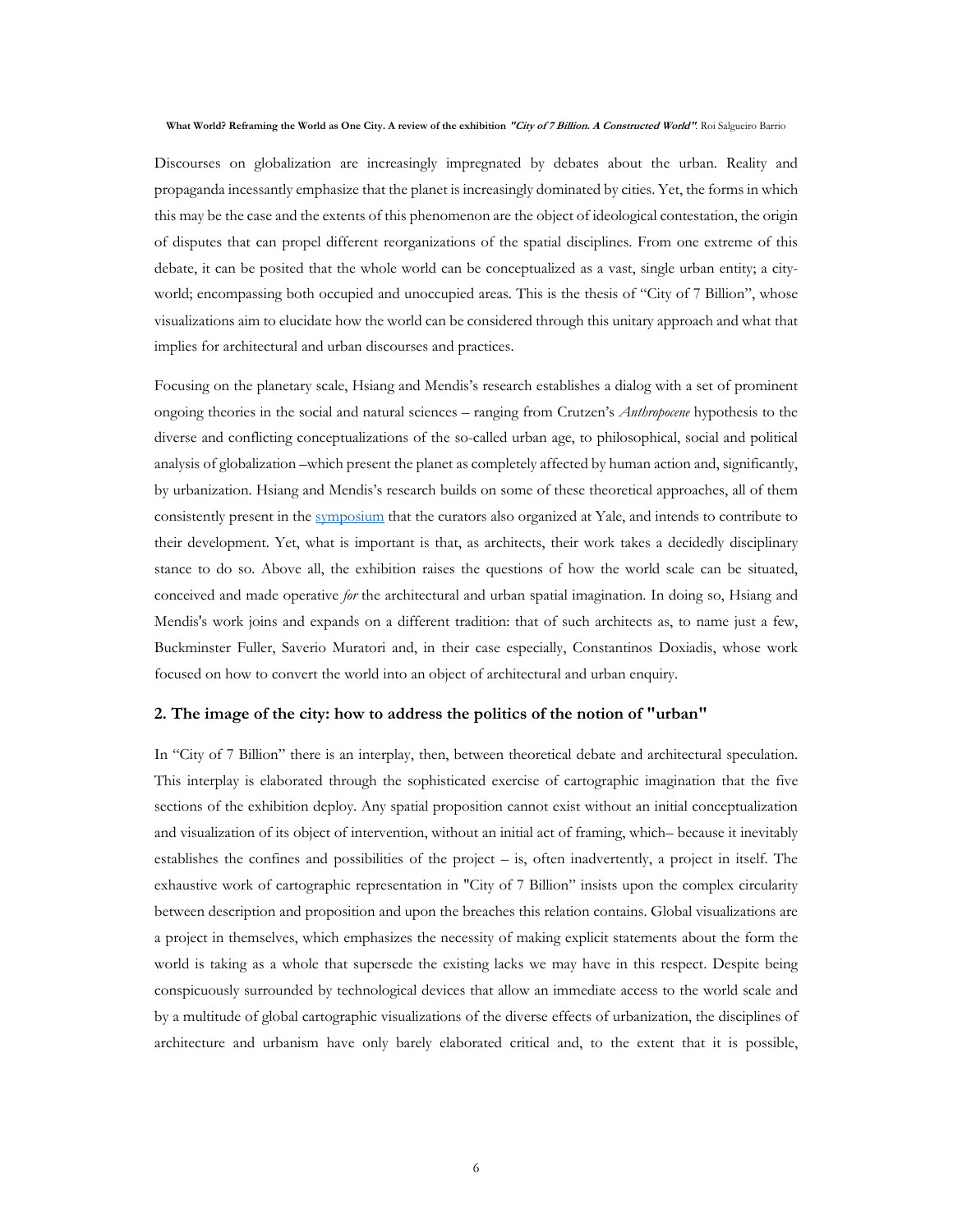comprehensive analytical integrations of the diversity of factors mobilized by the intermingling between urbanization and the space of the world. The layering of geographical and geological information, the representation of agglomerations, connections and global hinterlands in "City of 7 Billion" offer a glimpse of the form such an integration can take as well as the operative and the dialogical values it can have.

In "City of 7 Billion" this sort of integration is the gathering of a diversity; albeit a very structured one. The five areas of the exhibition offer various approaches to the form of the city-world. These operate mainly at four specific levels in order to highlight: 1) the variety of elements that constitute the fabric of this city; 2) the overlapping in this fabric of natural and man-made elements; 3) the different and contrasting points of view from which the world-city can be apprehended and 4) the wide range of techniques of representation required for comprehending it and intervening in it. Yet, this plurality does not prevent the formulation of clear statements: it is, on the contrary, the medium through which the representations of "City of 7 Billion" seek to construct a comprehensive and specific image of the city-world.

Since Kevin Lynch and, more particularly, following Fredric Jameson's reading of Lynch, acts of image construction have been valued according to their cognitive attributes; as an instrument in achieving a unitary perception of a seemingly fragmented reality.<sup>i</sup> This value notwithstanding, the image that "City of 7 Billion" creates is, in my view, more precisely characterized by having the dialogical attributes for which the French geographer Michel Lussault has advocated.ii For Lussault, the construction of a territorial image– understood as a vision or a project – is both the precondition *and* the primary place of any territorial politics. In this sense, it is through the images elaborated for "City of 7 Billion" where we can seek out a position vis-à-vis contemporary debates about the relation between urbanization and globalization, and about the role spatial practices may have in managing this relation. My intention now is to outline what I think are the key aspects of Hsiang and Mendis's intervention in these debates, highlighting three broad and main areas of intervention in them. With this goal, I will maintain the aforementioned diachronic tension, occasionally linking their contribution both with the positions of some of the participants in the symposium they organized and with previous explorations about the scale of the world carried by architects and urbanists. For information purposes, the names of the participants in the symposium are hyperlinked to their respective profiles, offices or labs.

# **3. The questioned discreet city, cartographic breaches, and the tension between the Earth and the World**

Succinctly, "City of 7 Billion" intervenes in the following three main areas of debate:

1. How to overcome the discrete city as analytical object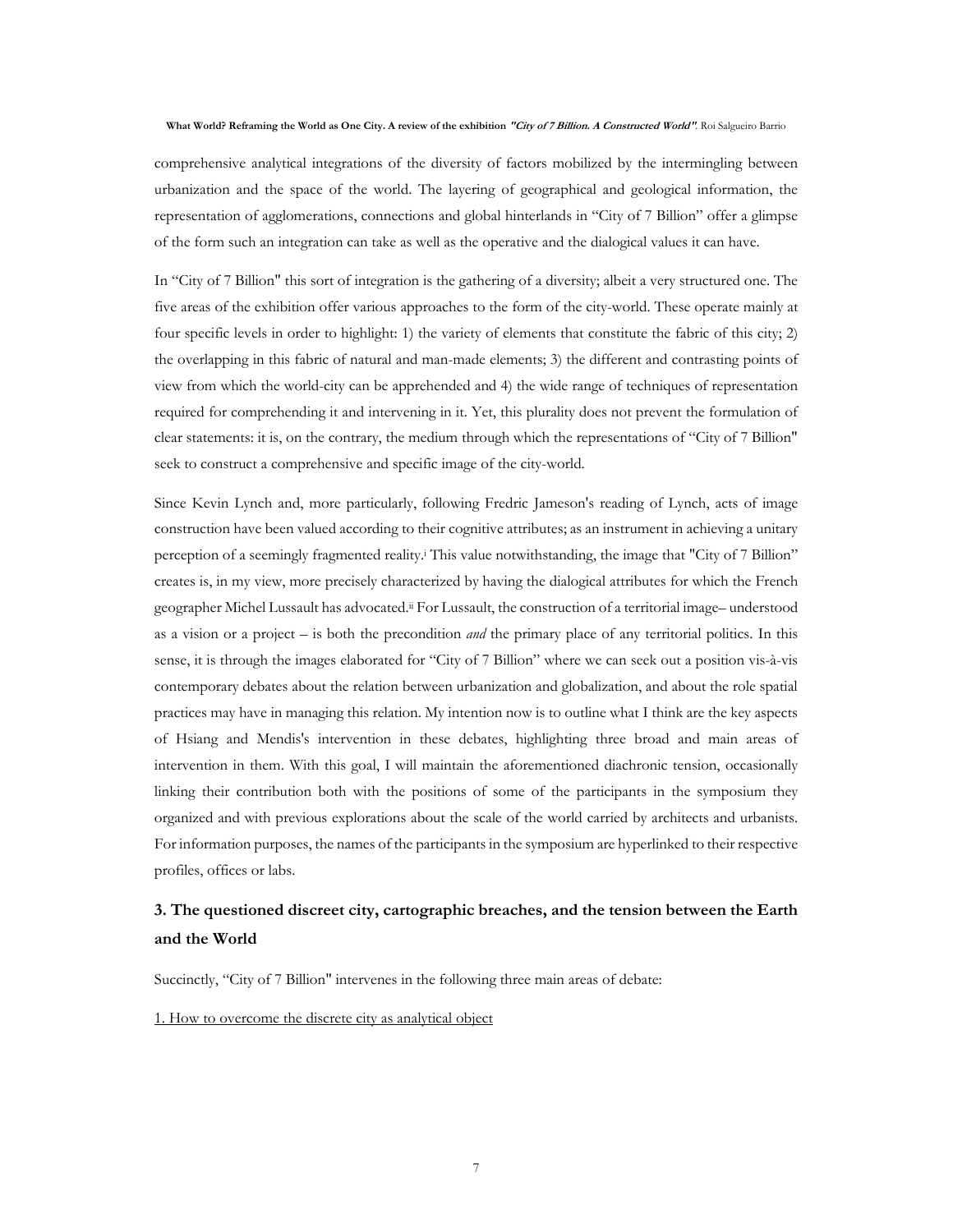Most narratives of urbanization consider it to be the result of the physical expansion of cities and, therefore, they aim to describe what new urban formations are being constituted or what the conditions of the new constituents of their expansion are. Terms such as exopolis, megalopolis, post-metropolis, urban regions or urban archipelagos belong to the first group; terms as edge cities, exurbs and edgeless cities belong to the second.iiiA common dominant theoretical position underlies them: the privilege of the city as *the* space of urbanization. This privilege of the city has recently been challenged by Neil Brenner and Christian Schmid's notion of planetary urbanization.iv Central to this notion is the understanding of urbanization as a totalizing process, whose effects are both the expansion of the city and the integration of every formerly non-urban realm into the circuits of production and consumption necessitated by the urban.

Put in spatial terminology, for Brenner and Schmid the result of urbanization is not only the production of cities but the production of a planetary urban fabric. As the use of the term "urban fabric" indicates, their position is highly dependent on Henri Lefebvre's writings. It is in Lefebvre's *The Production of Space* where we find a first attempt to construct a "unitary spatial theory" that supersedes the existing segmentation of the spaces by different forms of disciplinary knowledge and by their classification into pre-determined and often segregated scales, such as the city, architecture and territory (01.6), which again become the areas of specialization for particular disciplines and professions, fostering a new iteration of the process of spatial and intellectual division.<sup>v</sup> Lefebvre counters this division of the spaces produced and thought, claiming instead that space is produced *in toto* and that therefore it must be conceptualized holistically. As a result of understanding the production of space as a unitary phenomenon, the intellectual basis for the distinction between natural and social space is eliminated. Put more succinctly, for Lefebvre the "space-nature" as a distinct entity disappears, since even the very distinction itself is culturally mediated (01.14). When, in *The Urban Revolution*, the author attempts to create a chronology of the development of the urban and conceives contemporary geography as approaching the moment of a planetary total urbanization, it becomes clear that in this phase the space-nature has disappeared because of its complete integration within the networks of the urban, and that the latter is both the spatial form and the spatial trigger of the processes of capitalist production.<sup>vi</sup>Brenner's attempt with Harvard's Urban Theory Lab to analyze the planetary dimension of the urban, not through the abolition of the discrete city by its integration into a continuous planetary city but through the incorporation of formerly non-urban realms into the urban circuits of production, is a consistent development of this position.

Hsiang and Mendis's work can be aligned with Lefebvre's and with Brenner and Schmid's position. The analytic privilege of the discrete city is put aside to favor instead the consideration of the global circuits of material production, communication, etc. in which cities are inscribed. The planar and sectional representations of connections and areas of production and resource extraction insist on this point. However, there is another aspect of Lefebvre's writings that "City of 7 Billion" elaborates more thoroughly.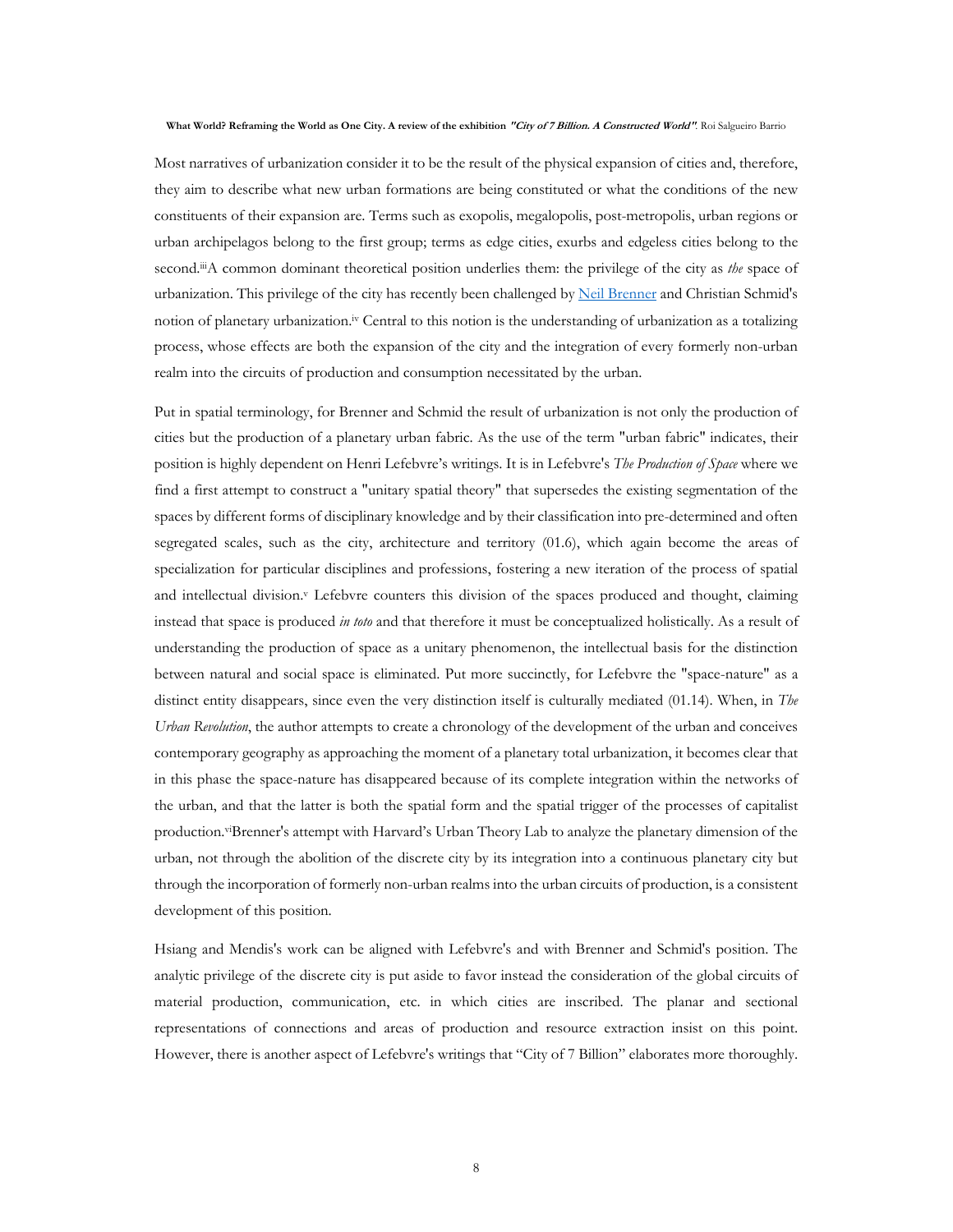For Lefebvre, the functional analysis of this holistic process of space creation neither impedes the necessity of a structural and formal analysis of the space produced nor the consequent understanding of the scales, forms, textures, etc. that the urban is acquiring (02.14). Hsiang and Mendis's work is particularly strong with regard to the elaboration of this aspect, offering at least two key points to formally approach it. First, agglomerations are represented as a continuous system in three-dimensional interaction with geographic space, in contrast both to previous speculations about a global continuous urban system – such as Doxiadis's merely planar representation of Ecumenopolis or the mere superposition of Richard Florida's Spiky World over the geographical space – and to the inverse segmentations of urban areas when analyzed in contact with geographical space – in the manner of Jean Gottman's Megalopolis. Second, networks are not considered as an immaterial space of flows but as three dimensional physical traces and infrastructural equipments. In summa, the physical form and structure of the urban fabric is at least presented through the overlap of three dimensional constructed flows, sectional geographical and geological conditions and the volumes of agglomeration, presenting then this overlap as the basis for our contemporary reflections about the forms and possibilities of the city.

There is a corollary to this approach to the planetary city. Although in the analysis and visualizations conducing to the exhibition the authors explored some diachronic dimensions of the "City of 7 Billion"– even as projections toward the future, the final project privileges a synchronic, static view of the urban fabric. Since its conceptualization, urbanism has always had a strongly temporal, process-oriented component; its conventional definition vis-à-vis architecture has historically highlighted the divergent temporalities the two fields manage. From a theoretical standpoint this temporal dimension has been recently taken to the extreme by Brenner and Schmid: in the conditions of planetary urbanization, the urban is no longer a form but a process. This emphasis on process rather than form has also been repeatedly taken into consideration by the spatial disciplines, occasionally associated with the incorporation of the values of flexibility and change the contemporary world allegedly requires. Pierre Belanger, among others, has, for instance, insisted on the necessity of intervening and managing a space of material and immaterial flows. Urban metabolism and other ecological approaches have equally focused on the necessity of managing processes. "City of 7 Billion" seems to privilege the other side of the form-process equation, stressing the relevance that formal and material analysis and propositions may still have.

### 2 *What is to Be Done* with "objective" global geo-spatial information and with critical cartography?

In order to produce the visualizations of "City of 7 Billion", a significant amount of geo-spatial data was employed. However, this data was carefully re-elaborated and questioned. Significantly, the *Drawing Set* part of the exhibition opens with a blank map of the world, followed by a version of Lewis Carroll's Chart of the Ocean in *The Hunting of the Snark*. One of the centerpieces of the exhibition, the huge globe *Sphere of the Unknown*, representing the world at a scale of 1:3,000,000 and the material and immaterial infrastructures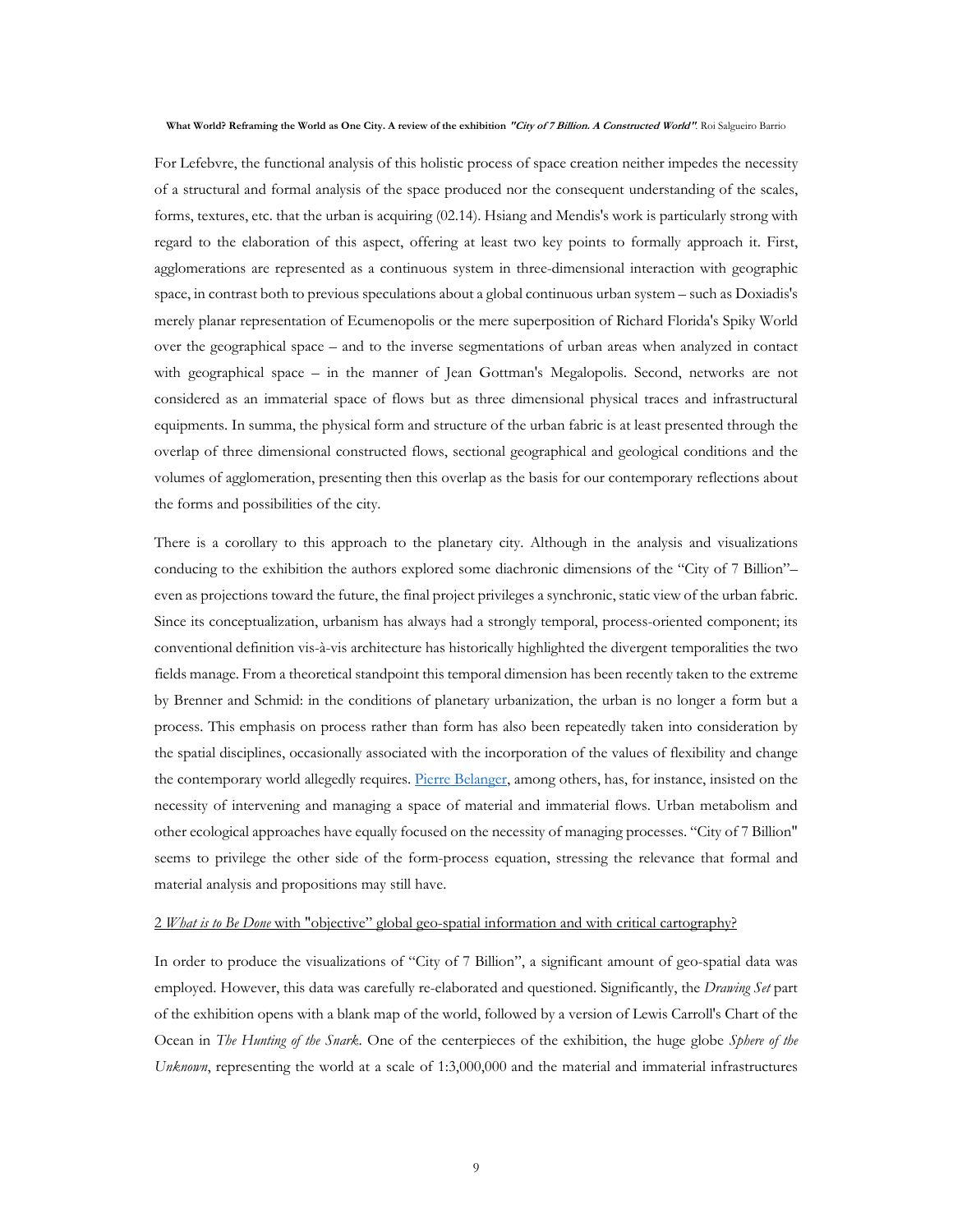that connect it and survey it, shows both the blank spaces between these nets and the intricacy that characterizes them, highlighting that the very complexity of this intermingling of connections is what produces unknown, and therefore uncontrollable, realms.

Yet, behind this questioning of the data employed and of the processes and elements that attempt to facilitate the comprehension of the world, there does not lie any sort of epistemological incommensurability. What is at stake is the proposition of a different cognitive attitude toward data, in contrast both to geospatial claims for objectivity and to the alternative tradition of critical cartography.

The architect and geographer William Rankin has posited that spatial constructions based on GPS technologies presuppose detached attitude toward the world – a sort of omniscient view inherently alienated from contextual realities – often combined with an implicit scientific objectivism vis-à-vis the conditions they describe. Alternative to this position, especially to the latter factor, there is a tradition of radical and critical cartography – present in Rankin's own work or in the activities of Brenner's Urban Theory Lab, John Palmesino's Territorial Agency or in Pierre Belanger's work –which employs geospatial information in order to render visible the spaces, connections and dynamics that are commonly left to one side by geospatial representations. Geospatial and other sources of information become, therefore, an instrument to make knowledgeable hidden aspects of the global condition. In parallel, the reflection they spark about the very mechanisms that geographical representation employs, and the attempt to challenge these conventions, is a tool to render visible the ideologies that support dominant spatial conceptions and the ways in which they are already embedded in representational forms. As critical instruments, their goal is to question these ideological constructions and, eventually, from these critical positions, open up new spaces for spatial or political action.

The visualizations of "City of 7 Billion" are indebted to this tradition of critical cartography. Its consistent use of Fuller's Dymaxion projection, the negation of the separation between continents –substituting the representation of the coastal limit by that of the territorial waters-, or the introduction of conventionally non-urban dimensions into its representations of the urban adopt or continue previous critical explorations. However, as mentioned previously, "City of 7 Billion" does not follow the conceptual framework of critical cartography. Its insistence on the non-knowledgeable has another face and is oriented toward a different horizon. When geospatial data is employed in "City of 7 Billion", its supposed objective condition is always rendered as manifestly insufficient: as a necessarily unaccomplished project of comprehension of reality. "City of 7 Billion" shows that a big gap exists between the world that is represented and its supposedly objective representations, not in order to denounce their inaccuracy but rather to highlight the positive value of this gap for spatial speculation. (fig.4)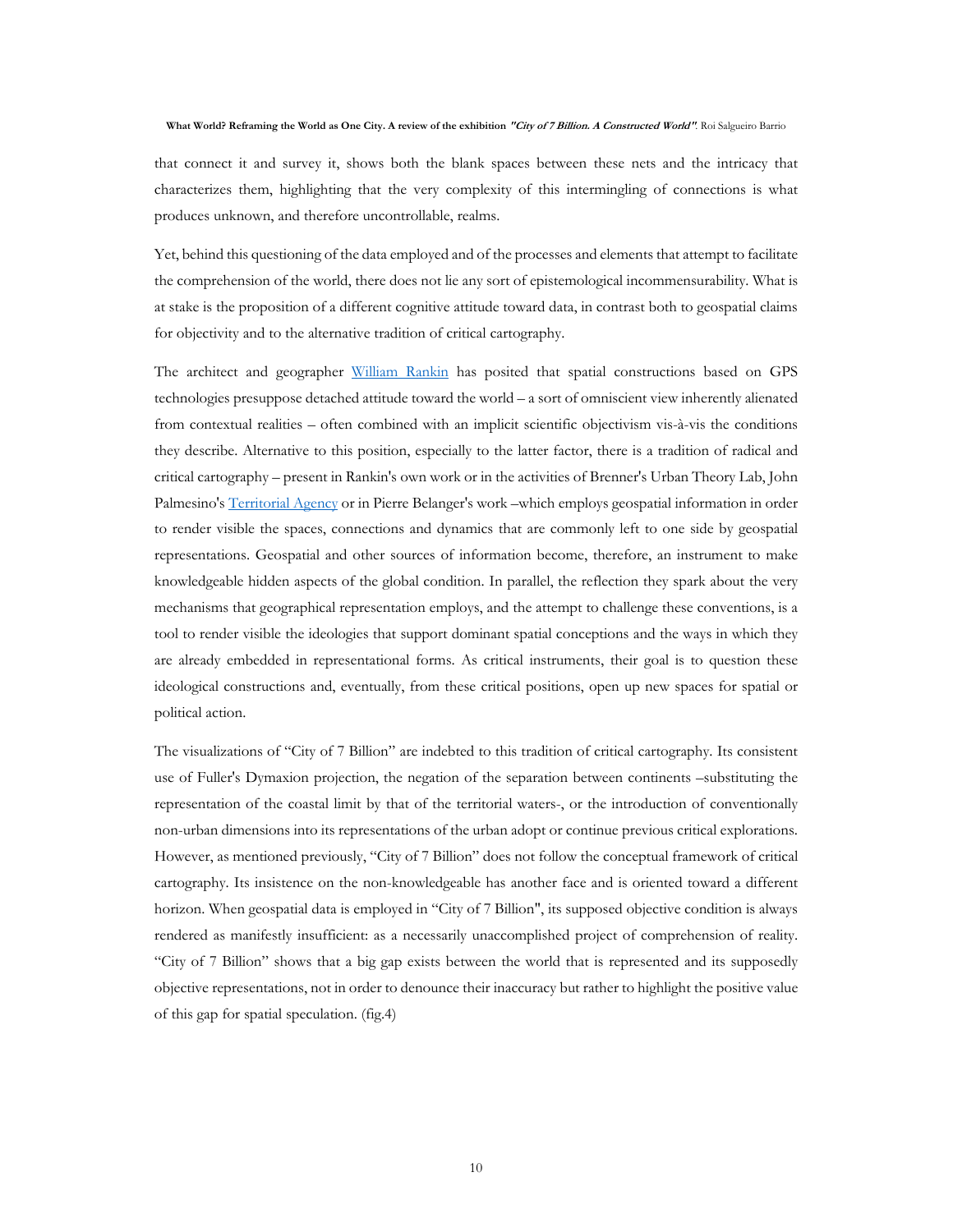Aesthetic propositions and architectural and urban projects operate through that representational breach. Any GIS map of urban extents is an extreme abstraction of the actual urban conditions it allegedly represents, a fact rendered evident not only by the debates about the relative accuracy of alternative representations of urban extents but also by the diversity of urban forms that any of them contains.vii Yet, this abstraction can be appropriated to project which conditions and forms the urban could adopt. In this projection, data is overcome by spatial forms and aesthetic positions. It loses its objectivity, becoming nothing, unavoidably, but the origin of an interpretation that necessarily exceeds its original source. An interpretation that– in its now obvious difference regarding reality – reveals the pre-existing difference between data and actual geographical or urban conditions.

Methodologically, this displacement into an aesthetic and projective realm is the opposite of sublimating the data. It also contravenes the merely critical use of geo-spatial information. Conventionally architectural in this respect, it points to a project of reality or to the construction of an architectural or urban imaginary. In this proposition, the systematic use of white and black renderings, which decompose every volume into its outlines, extremes the conceptual overlap between urban and non-urban realms. It equates the means of representation of the urban with the lines employed to represent the world's meridians and parallels, its topography, the networks of communication that cross it, or even with the messages contained in them. The proposed world is a matter of lines. Although entirely occupied, it can be, still, substantially hollow and essentially light – in the manner in which lightness is considered in Italo Calvino's *Memos* or in Michel Serres and Marcel Henaff's Global City, to name some references close to the curators' discourse.<sup>viii</sup>As in the work of the latter authors, the world is also a place of transpositions and movements: of territorial detachment. In that sense, the elevation of the epistemological abstraction of geo-spatial information to an aesthetic code legitimizes architectural sameness and, through it, the cross-geographic encounter of equivalent urban forms. Instead of a world of fragments and differences, we are confronted with a world of repetition and homogeneity. One where the global disguise of equivalent architectural and urban operations in particularized iconic or contextual dresses is substituted by the recognition of sameness as a fundamental and desirable constituent of its universal ethos.

### 3 What are the possible relations between Earth system and World system?

John Palmesino explicitly made this distinction between Earth system and World system, where Earth and World are respective emblems of the natural and the man-made, in order to point to a fundamental problem when reconsidering how to conceive urbanization. The interaction that this distinction implies could, in fact, be considered as the common thread linking the attitudes that most of the diverse forms of disciplinary knowledge congregated at the symposium – from Earth sciences to geology, from urban metabolism to social sciences – deploy toward the global extension of urbanization.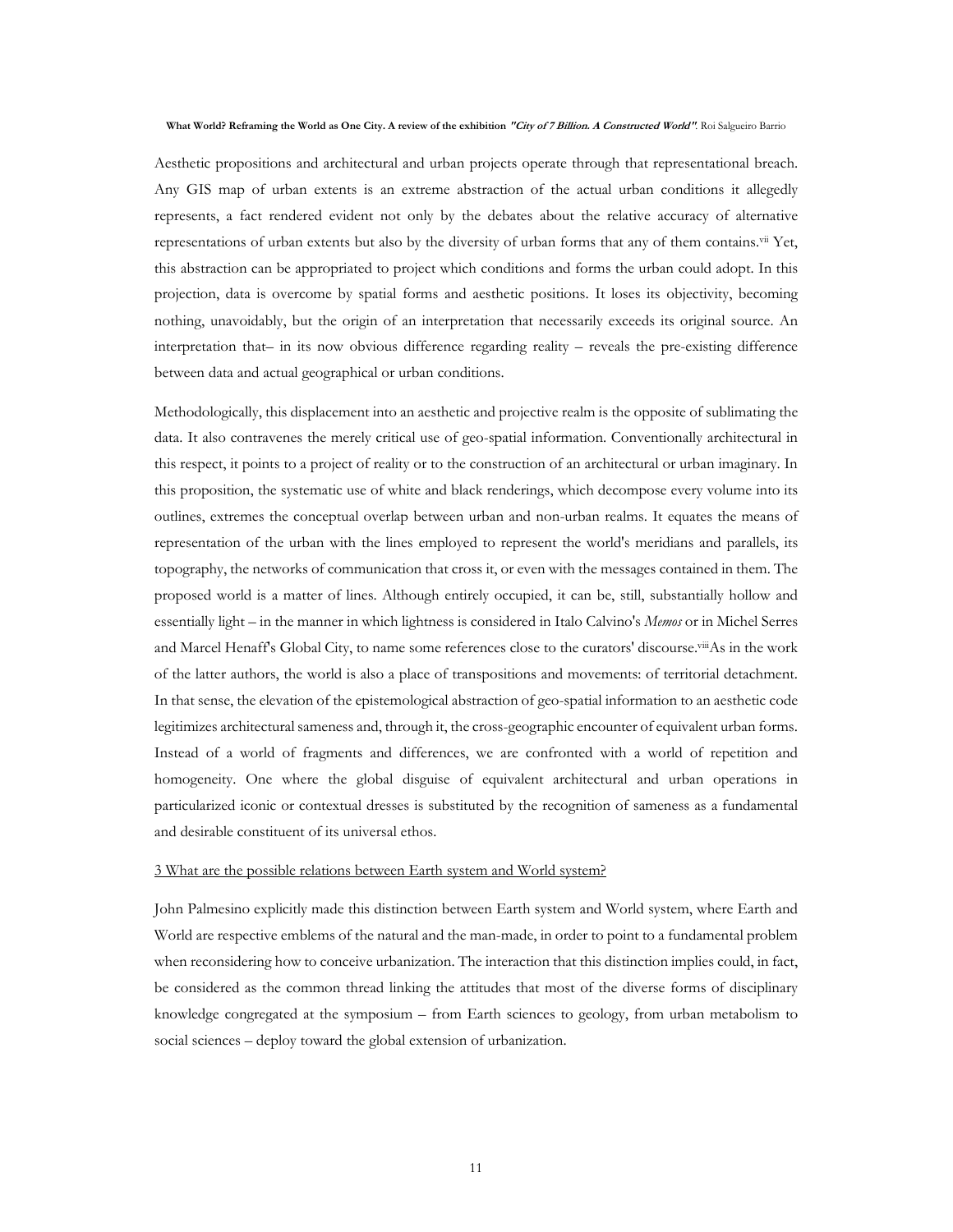This interaction is generally– and correctly – characterized by the perverse forms of exploitation of the planet derived from its total integration in the circuits of economic production and by the direct deleterious effects that urbanization, and the forms of capitalist production and consumption that propel it, have on the planet. Both considerations support the wide concern about the huge alteration of natural ecosystems mankind is producing and have subsequently informed the construction of ecological and politico-ecological discourses aimed at the understanding and critique of this situation and at the elaboration of instruments to counteract it.

This lens is present in "City of 7 Billion", especially in as much as it adopts an analytical framework close to Brenner and Schmid's differentiation between concentrated and extended urbanization in order to show that the city-world is formed both by agglomerations (concentrated urbanization) and by the diverse landscapes and territories of extraction, production, etc. that it mobilizes (extended urbanization). However, together with this more consolidated concern for the ecological impact of urbanization, Hsiang and Mendis's contribution to the urban debate is particularly interesting in their elaboration (and recuperation) of another dimension of the relations between Earth system and World system – one which, in any case, brings their work back to the ethics and intentions of the ecological discourse.

The first analysis of the expansion of urban systems beyond the metropolitan scale highlighted the strong relationship between these built systems and geographic conditions. Le Corbusier's *Natural Occupation of the Territory* in the *Three Human Establishments* considered that the linear cities uniting radio-concentric metropolises would follow specific advantageous geographic conditions, especially linked to connections between land, rivers and sea.ixDoxiadis's Ecumenopolis followed a similar logic. What he termed as factors of special attraction guided urbanization along geographical axes; coastal areas and flat land zones concentrated the highest densities.<sup>x</sup> Muratori's *Atalante* and *Civiltà e Territorio* took an equivalent position to the extreme, claiming for the necessity of constructing the Ecumene according to inherent territorial logics which should allow us to read the territory as an integral part of civilization.<sup>xi</sup> These analytical and projective links between post-metropolitan formations and geography have been, however, left aside in more recent analysis of the impact of globalization on the formation of a new territorial, urban order. The dynamics of deterritorialization that are integral to capitalist logics of interchange do motivate an alienation of urban formations from the actual locations where they are settled. Paradigmatically, in the urban models derived from the Global City theories, from John Friedmann to Saskia Saasen, cities float in an undetermined blank space – uniquely existing in their networks of connections. More precisely, and going beyond Global City theory, the contemporary logics of liberal market connectivity construct relations that are, in fact, transscalar, multi-scalar and discontinuous. Places may be connected intensely and primarily to a distant location, only to come back secondarily – if at all – to their contextual, geographic realm.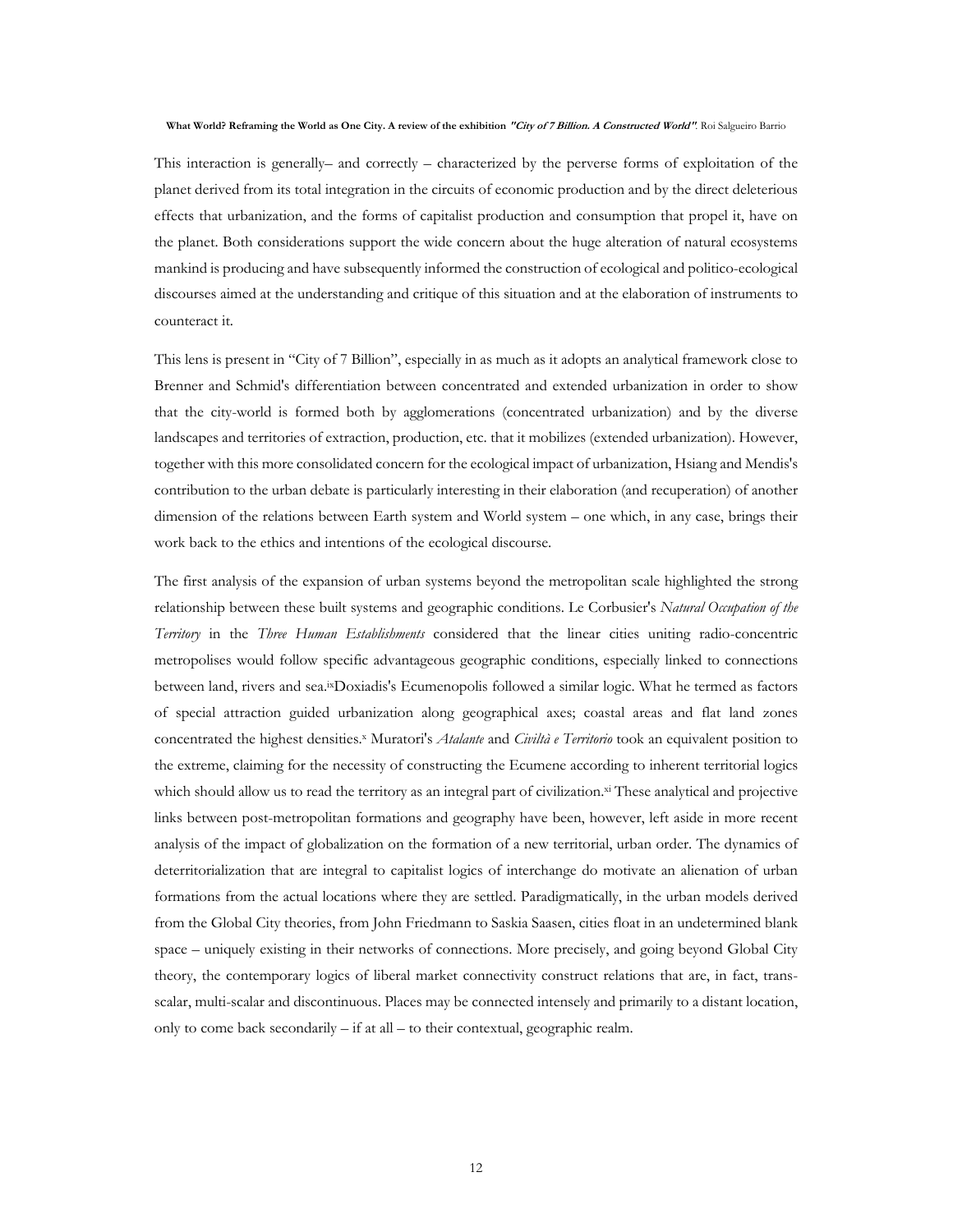The ubiquitous networks of "City of 7 Billion" acknowledge the relevance of the latter factors. Yet, the exhibition shows that deterritorialization happens within a complex, and we could say multidimensional, physical territoriality, whose fundamental relevance has to be highlighted and studied. In this situation, the physical impact of urbanization is seen in terms that follow and expand the interactions between geography and urbanism envisaged by Le Corbusier, Muratori, Doxiadis and the like. Hsiang and Mendis follow the works of these authors, presenting the expansion of urbanization as a geographical phenomenon. In contrast to them, "City of 7 Billion" expands their mostly planar approach, seeing this phenomenon as also sectional and temporal: two dimensions that are presented as potential catalysts of urban and architectural possibilities.

The interplay between Earth system and World system is therefore mostly considered through the possibilities opened up by this expanded territorial lens. As indicated, the planetary agglomeration is presented as a sort of specific geography that combines natural topography and volumetric built form, opening up an exploration of the precise formal relations that can be constructed relating these two aspects. The consequences of this sectional relation are further explored at different scales. Globally, one of the first drawings of the exhibition is a section of the whole planet showing only the relation between its exterior topography, perfectly circular at the drawing's scale, and the notable varying depth of the Earth crust. This depth is then depicted in detail in the cuts of the *Urban Cores* as a built and inhabited space, explicitly presenting the production of this space as an object of architectural and urban production. Materiality and temporality –and, more directly, the deep temporality of geology as addressed by Mark Williams–are directly seen as a key question in this regard, since the progressive sedimentation of multiple built strata on natural ground is what finally made both systems indistinguishable: what was artificial became natural. Reversely, multiple systems of connection, extraction and infrastructures penetrate deep into the crust, integrating a former nature within the domain of urban space.

In 1967Muratori claimed that, in geographical terms, mankind had dominated entirely, but only, on the surface of the planet. Now, "City of 7 Billion" shows an intense sectional and altitudinal occupation. No doubt, others have explored a similar path – Belanger and Brenner, for instance, among the contributors. The specificity of this project resides, again, in its insistence on not separating this dimension of the global city from the set of aspects conventionally and historically included in the practices of architecture and urbanism: materiality, temporality, forms of relation, and forms of visual experience. After representing the altitudes of urbanization in section, the panorama of *Scenes from the Horizon* highlights the visual repercussions of the constructed aerial stratum. Contemporary to Muratori, in 1967, Alison and Peter Smithson, who were already concerned with the ubiquity of the urban, reframed the relations between architecture, urbanism and territory in *Urban Structuring.xii* They gave the name *Ecological Table* to the sectional orchestration of land uses, architectural typologies, forms of human association and forms of connectivity according to different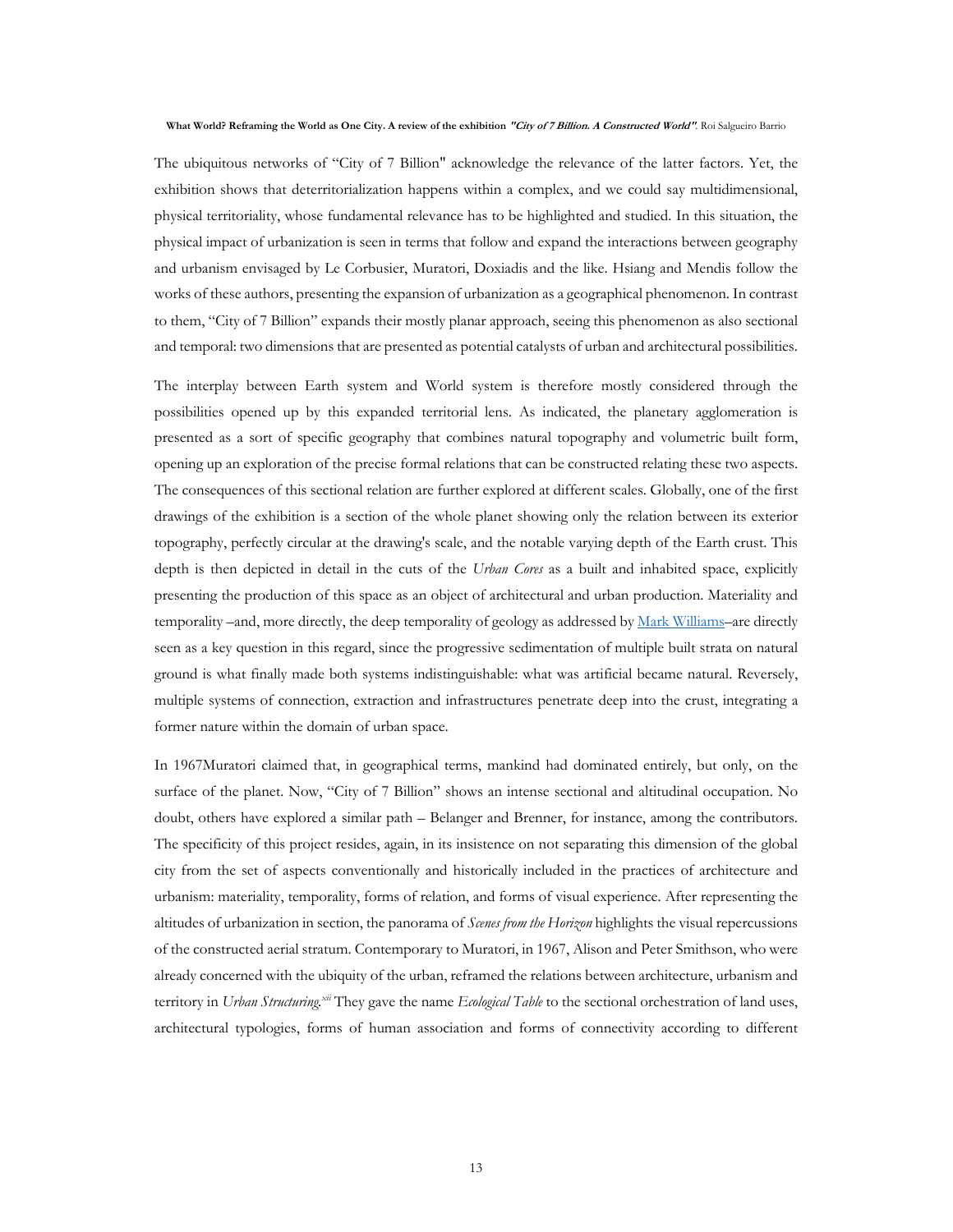overlapped horizontal strata. "City of 7 Billion" expands this ecological approach to urban form, from the depth of the Earth's crust to the atmosphere.

### **4. Politics**

So, what about politics? Although present in diverse forms in the discourses of the participants, politics was not specifically addressed in the symposium.xiii Moreover, even if I framed the previous debates as a derivative of the political image that "City of 7 Billion" as a whole may construct, they are in fact debates about how we frame disciplinary approaches to a particular scale of urbanization.

Yet, it is of course through our disciplinary positions that politics is present in the fields of architecture and urbanism. If the *polis* has been the historical emblem of the political space, "City of 7 Billion"'s interest in the construction of the planetary scale of urbanization *as a city* can be seen, after all, as an attempt to investigate what aspects have to be taken into account by the physics of a political space attuned to the scale of globalization. Contemporary practices of architecture and urbanism are often involved in enquiring how a city can be built out of the seamless metropolitan and post-metropolitan scales. Meta-geographic analyses are relevant because they operate at this point. Already in1981, Manuel de Solà-Morales pointed to this fact, stressing that in order to construct the Catalan territory as a political entity after the dictatorship in Spain, it was first necessary to understand the forms and constituents of the totality of its territory – both urban and non-urban.xiv Far from being a form of legitimizing existing spatial structures, his enquiry was an instrument for reconsidering the existing situation, finding common problems and potentials and seeking the corresponding diversity of scales and means to act on them. "City of 7 Billion" projects a similar enquiry to the extents of the whole world. In doing so, it reiterates the necessity of elaborating meta-geographical analyses to inform other scales of intervention, bringing back the results of that universal position to a diverse range of scales. As a result, and through its emphasis on architectural operations, "City of 7 Billion" stresses the possibility of progressively building this space and the role of architecture in that process. The construction of the city-world is for sure a complex, variegated, multi-disciplinary enterprise, which does not leave architecture unaffected. Coming after a century-long tradition of architectural speculation about the planetary scale, often envisioned through radical reorganizations of the planet, "City of 7 Billion" faces a situation where that planetary scale is *de facto* an existing reality. Impossible to construct *ex novo*, this reality has to be addressed rethinking, with it in mind, the aesthetics, forms of vision, materials and dimensions that architecture manages and bringing to the forefront the relations created through those operations. Reflecting upon the possibilities of a geo-philosophy and thinking well beyond existing forms of democracy, Gilles Deleuze stated that: "If there is no universal democratic State, despite German philosophy's dream of foundation, it is because the market is the only thing that is universal in capitalism."xvPolitically, "City of 7 Billion" asks what our spatial universals could be and urges us to follow that investigation.